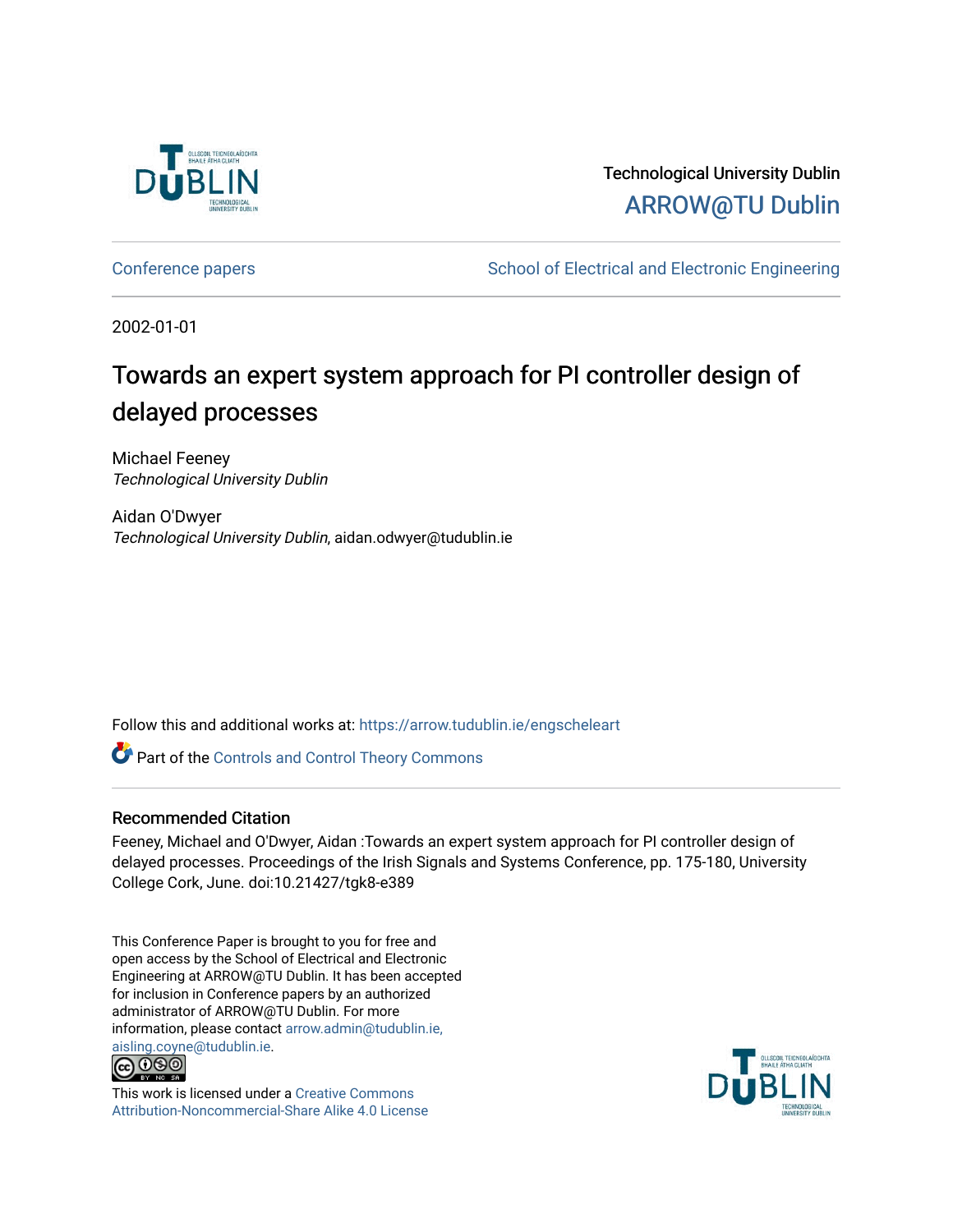# Towards an Expert System Approach for PI Controller Design of Delayed Processes

# **Michael Feeney \* and Aidan O'Dwyer #**

*School of Control Systems and Electrical Engineering, Dublin Institute of Technology, Kevin St. Dublin 8.*  IRELAND

E-mail:  $*$  michael.feeney@dit.ie  $*$  aidan.odwyer@dit.ie

*Abstract* -- **This paper will discuss the compensation of first order lag plus time delay (FOLPD) processes using PI controllers whose parameters are specified using appropriate tuning rules. The gain margin and phase margin of the compensated system, as the ratio of time delay to time constant of the process varies, are calculated for each tuning rule and an expert system is used to recommend a tuning rule for user defined requirements.** 

*Keywords* -- **PI, time delay, gain margin, phase margin, expert system.**

 $\mathcal{L}_\text{max}$  and the contract of the contract of the contract of the contract of the contract of the contract of

 $\mathcal{L}_\text{max}$  and the contract of the contract of the contract of the contract of the contract of the contract of

#### I. INTRODUCTION

The ability of proportional integral (PI) proportional integral derivative (PID) controllers to compensate most practical industrial processes has led to their wide acceptance in industrial applications. The requirement to choose either two or three controller parameters has meant that the use of tuning rules to determine these parameters is popular. The second author has previously considered this topic in detail [1-5]. A large number of tuning rules have appeared in the literature; for example, 101 tuning rules may be used to specify the PI controller terms to compensate a FOLPD process, with 181 tuning rules defined to specify the PID controller parameters for this process [5]. Typical tuning methods are based on using process reaction curve data (e.g. Ziegler and Nichols [6]), integral error criteria (e.g. Rovira *et al*. [7]), ultimate cycle methods (e.g. Ziegler and Nichols [6]), direct synthesis methods (e.g. Smith and Corripio [8]), gain and phase margin specifications (e.g. Hang *et al*. [9]) and internal model control strategies (e.g. Morari and Zafiriou [10]).

There has always been some difficulty in objectively comparing the performance and robustness of closed loop compensated systems whose controllers are determined by these tuning rules, as the time delay of the FOLPD process varies. Recently, however, Ho *et al*. [11], [12] evaluated one performance and robustness metric by analytically calculating a good approximation for the gain and phase margins of the closed loop compensated system, and applied the technique for 11 PI controller tuning rules and 10 PID controller tuning rules. This method has been extended by O'Dwyer [13] to apply to a very large number of tuning rules, to compensate both FOLPD and more general delayed process models. This paper will take part of the database generated by the latter work and explore the development of an expert system to choose the most appropriate PI controller tuning rule for user specified requirements of gain margin and phase margin.

The paper is organised as follows. Formulae for calculating analytically the performance and robustness metrics are outlined in Section II. The expert system implementation is described in Section III. In Section IV, conclusions of the work are provided.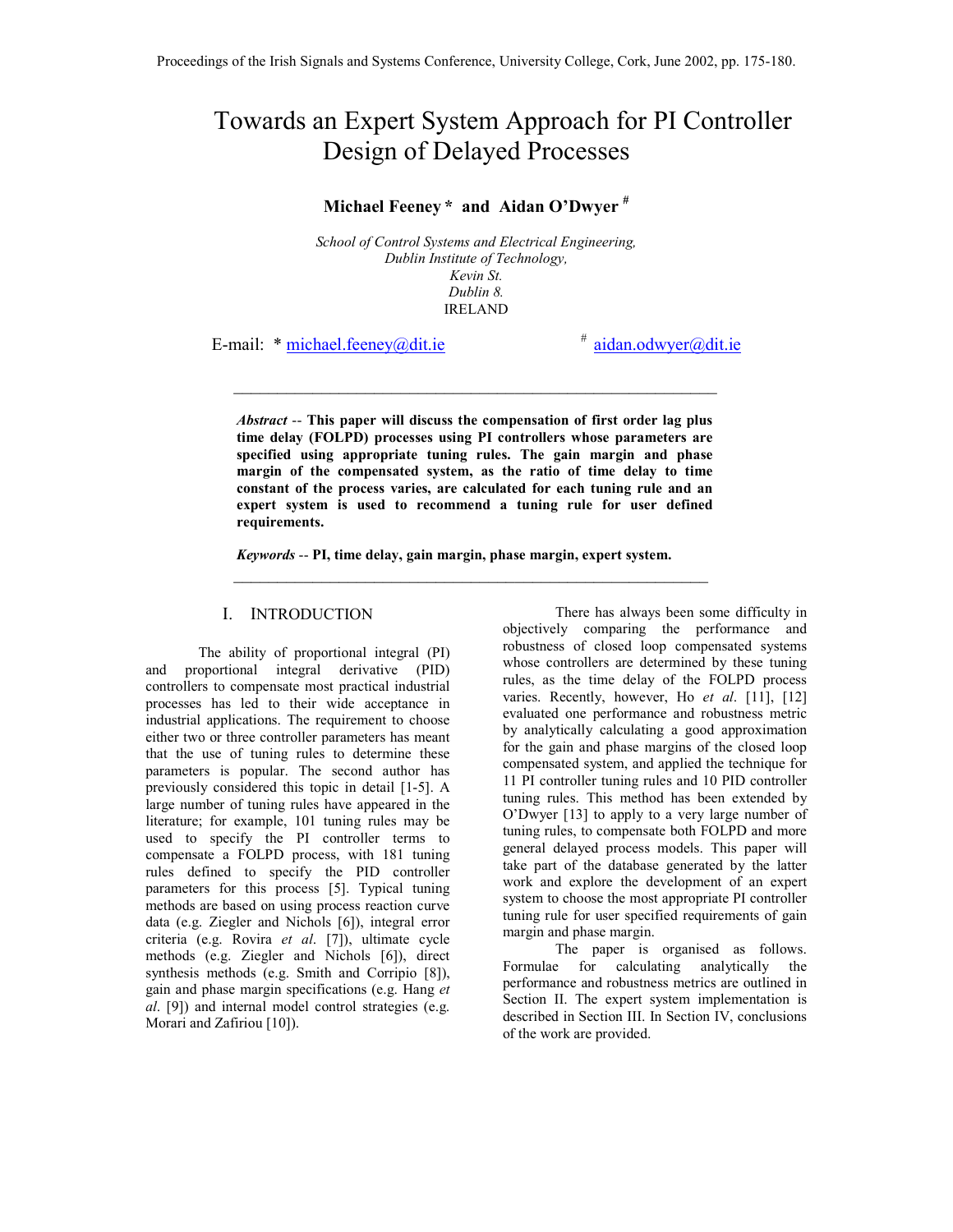## II. ANALYTICAL DETERMINATION OF PERFORMANCE AND ROBUSTNESS **METRICS**

The calculations of the gain and phase margins of systems compensated by a PI controller are presented (O'Dwyer [1]). The process and controller are given by:

$$
G_{m}(s) = \frac{K_{m}e^{-s\tau_{m}}}{1 + sT_{m}}
$$
 (1)

and

$$
G_c(s) = K_c \left( 1 + \frac{1}{T_i s} \right) \tag{2}
$$

Then

$$
G_{m}(j\omega)G_{c}(j\omega) = \frac{K_{m}e^{-j\omega\tau_{m}}}{1+j\omega T_{m}}\frac{K_{c}(j\omega T_{i}+1)}{j\omega T_{i}},
$$

with  $\omega_{g}$  being found from

$$
|G_{m}(j\omega_{g})G_{c}(j\omega_{g})|=1
$$

and  $\omega$ <sub>n</sub> found from

$$
\angle G_{m}(j\omega_{p})G_{c}(j\omega_{p}) = -\pi.
$$



Then 
$$
G_m(j\omega)G_c(j\omega) = \frac{K_m K_c \sqrt{1 + \omega^2 T_i^2}}{\omega T_i \sqrt{1 + \omega^2 T_m^2}}
$$
  

$$
\angle -0.5\pi + \tan^{-1} \omega T_i - \tan^{-1} \omega T_m - \omega \tau_m
$$

The phase margin,  $\phi_m$ , equals

$$
\pi \! - \! 0.5 \pi \! + \! \tan^{-1} \omega_{\rm g} T_{\rm i} \! - \! \tan^{-1} \omega_{\rm g} T_{\rm m} - \omega_{\rm g} \tau_{\rm m} ~~(3)
$$

with  $\omega_{g}$  given by the solution of

$$
\frac{K_{m}K_{c}\sqrt{1+\omega_{g}^{2}T_{i}^{2}}}{\omega_{g}T_{i}\sqrt{1+\omega_{g}^{2}T_{m}^{2}}} = 1
$$
\n(4)

From this equation,  $\omega_{g}$  may be determined analytically to be

$$
\omega_{g} = \sqrt{\frac{T_{i}\left(K_{c}^{2}K_{m}^{2}-1\right)+\sqrt{\left(K_{c}^{2}K_{m}^{2}-1\right)^{2}T_{i}^{2}+4K_{c}^{2}K_{m}^{2}T_{m}^{2}}{2T_{i}T_{m}^{2}}}
$$
\n(5)

The gain margin,

$$
A_{m} = \frac{1}{\left| G_{m}(j\omega_{p})G_{c}(j\omega_{p}) \right|} = \frac{\omega_{p}T_{i}}{K_{m}K_{c}} \sqrt{\frac{1+\omega_{p}^{2}T_{m}^{2}}{1+\omega_{p}^{2}T_{i}^{2}}}
$$
(6)

with  $\omega_p$  given by the solution of

$$
-0.5\pi + \tan^{-1} \omega_{p} T_{i} - \tan^{-1} \omega_{p} T_{m} - \omega_{p} \tau_{m} = -\pi \quad (7)
$$

An analytical solution of this equation is not possible. An approximate analytical solution may be obtained if the following approximation for the arctan function is made:

$$
\tan^{-1} x \approx \frac{\pi}{4} x, |x| < 1
$$
 and  $\tan^{-1} x \approx \frac{\pi}{2} - \frac{\pi}{4x}, |x| > 1$  (8)

This is quite an accurate approximation, as is shown by Ho *et al*. [11]. Looking at equation (7), four possibilities present themselves if the approximation in equation  $(8)$  is to be used; these possibilities are

$$
(i) \qquad \qquad \omega_{p}T_{i} > 1, \quad \omega_{p}T_{m} > 1
$$

(ii)  $\omega_{\text{p}}T_{\text{i}} > 1$ ,  $\omega_{\text{p}}T_{\text{m}} < 1$ 

(iii) 
$$
\omega_p T_i < 1
$$
,  $\omega_p T_m > 1$  and

(iv)  $\qquad \omega_{\text{p}} T_{\text{i}} < 1, \quad \omega_{\text{p}} T_{\text{m}} < 1$ .

Table 1 shows the formulae for  $\omega_{p}$  that may be determined analytically for each of these cases.

Equations (3) and (6), together with equation (5) and the relevant equations from Table 1, may now be used to calculate the gain and phase margin of the compensated system, for each of the tuning rules, as a function of  $\tau_{\rm m}/T_{\rm m}$ .

Table 1: Formulae for  $\omega_p$ 

| $\omega_{\text{p}} T_{\text{i}} > 1$ , $\omega_{\text{p}} T_{\text{m}} > 1$       | $\omega_{\text{p}} T_{\text{i}} > 1$ , $\omega_{\text{p}} T_{\text{m}} < 1$                                                       | $\omega_{\text{p}} T_{\text{i}} < 1$ , $\omega_{\text{p}} T_{\text{m}} > 1$ | $\omega_{\text{p}} T_{\text{i}} < 1$ , $\omega_{\text{p}} T_{\text{m}} < 1$ |
|-----------------------------------------------------------------------------------|-----------------------------------------------------------------------------------------------------------------------------------|-----------------------------------------------------------------------------|-----------------------------------------------------------------------------|
| $\pi \pm \sqrt{\pi^2 - 4\pi \tau_m} \frac{1}{T}$<br>$\omega_{\rm n}$<br>$4\tau_m$ | $\pi$ ( $\pi$ <sub>rr</sub><br>$\pi \pm \sqrt{\pi^2 - (-1)^2}$<br>$\cdot$ m $\cdot$ m<br>$\omega_{\rm n}$<br>$T = T_m + \tau_m$ , | m<br>$\omega_{\rm n}$<br>$4\tau_{\rm m}$<br>$-\pi_1$                        | $\omega_{\rm p}$<br>$4\tau_m + \pi (T_m - T_i)$                             |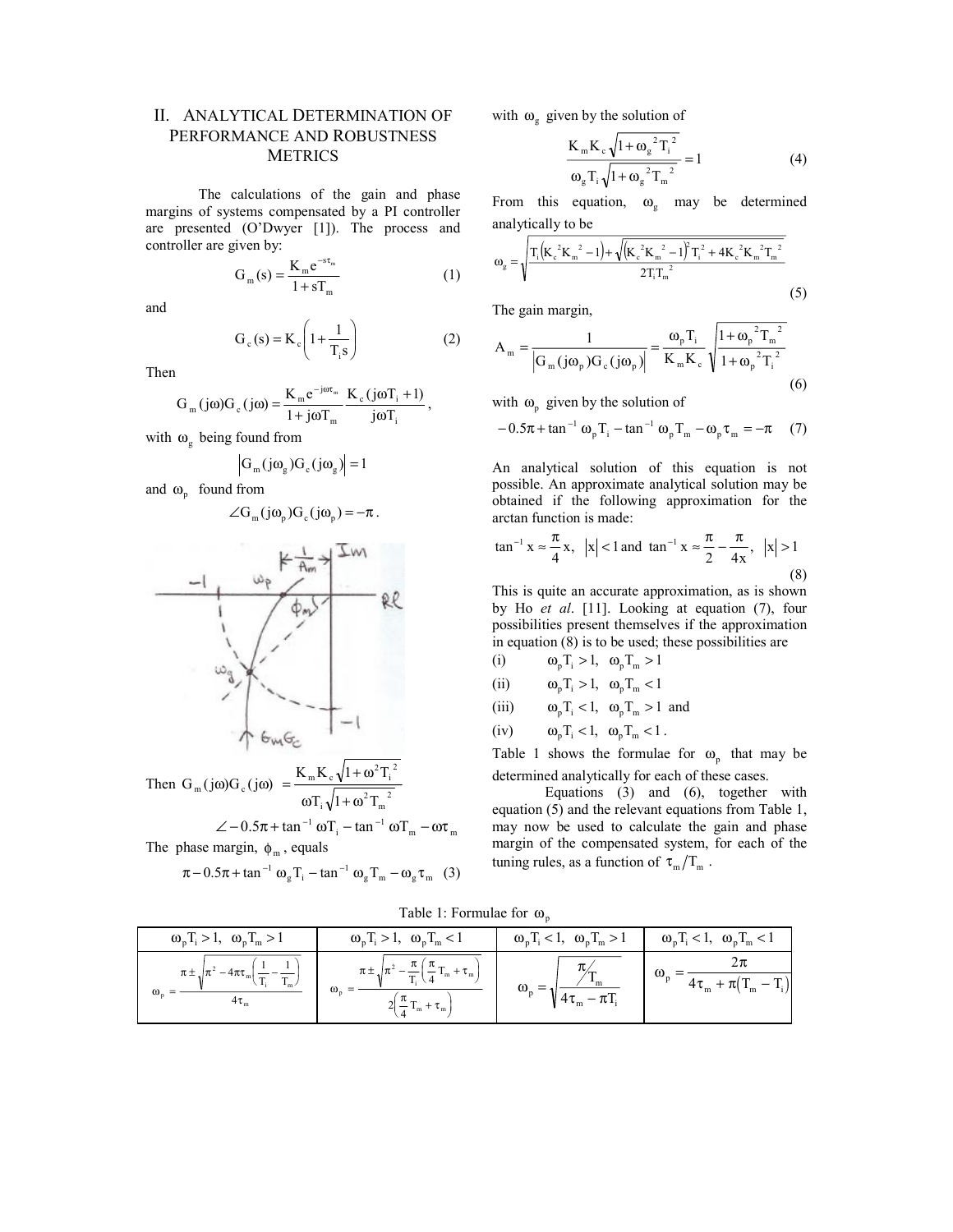#### III. EXPERT SYSTEM IMPLEMENTATION

Based on the analytical work in Section II, data has been defined as MATLAB variables representing gain margin and phase margin values, as the ratio of time delay to time constant varies, for most of the 101 PI controller tuning rules for FOLPD process models [13]. This data was first exported to a Microsoft Access database file. The preliminary implementation of the expert system chose the most appropriate PI controller tuning rule for user specified requirements of gain margin, phase margin and ratio of time delay to time constant, based on this database.

## *a) User Interface*

A Microsoft Visual Basic (VB) front end was developed using intrinsic VB controls, to provide the user with a friendly and intuitive interface. On correct completion of a logon process, the main user screen, shown in Figure 1, is loaded and a connection to the Microsoft Access database is made using a VB data control object.

The database is local to the VB programme (i.e. it is on the same PC as the VB application), though it could be put on a Local Area Network (LAN) or a Wide Area Network (WAN). The upper portion of this screen is used as an input interface. It consists of a set of text boxes and labels into which the user may enter the ratio of delay to time constant (TD/TC on Figure 1), the required gain and phase margins and an acceptable tolerance on the gain and phase margins.

The process of retrieval starts when the Execute button is clicked. A Structured Query Language (SQL) query, using parameters from the input text boxes, was used to return a recordset of matching tuning rules. A VB DBGrid object, bound to the data control object, was used to display the recordset. If the system finds fewer tuning rules than a low threshold value, or more tuning rules than a high threshold value, then the user is prompted to widen, or narrow the default tolerance of 10% respectively. No tuning rules are displayed until these thresholds are met. A secondary SQL query using the tuning rule number returned by the first query, was used to access another database containing the tuning rule sources and the formulae associated with each tuning rule. The right hand panels in the lower half of the user screen (Figure 1) were used to display this information.

| Client Panel                                      |                                                                                                 |                                                                   |              |                                                                                                                                                           |                          |             |           | ⊠ |
|---------------------------------------------------|-------------------------------------------------------------------------------------------------|-------------------------------------------------------------------|--------------|-----------------------------------------------------------------------------------------------------------------------------------------------------------|--------------------------|-------------|-----------|---|
|                                                   | Please Enter the Gain Margin (GM) and Phase Margin (PM) and Press the Execute Button when done. |                                                                   |              |                                                                                                                                                           |                          |             |           |   |
| TD/TC<br>0.6                                      | GM                                                                                              | $\sqrt{3}$                                                        | <b>PM</b>    | $\sqrt{100}$                                                                                                                                              | Tolerance                | $\sqrt{10}$ |           |   |
| Applicable Rules                                  | $\overline{c}$                                                                                  |                                                                   |              |                                                                                                                                                           |                          |             | Execute   |   |
|                                                   |                                                                                                 |                                                                   |              |                                                                                                                                                           |                          |             |           |   |
|                                                   |                                                                                                 |                                                                   |              |                                                                                                                                                           |                          |             |           |   |
| ID<br>Ratio<br>$\sqrt{412}$<br>0.6<br>413<br>0.65 | <b>PM</b><br><b>GM</b><br>3.02<br>92.1325<br>3.0805<br>96.1511                                  | Enter Rule ID<br><b>CONTROLLER</b><br>PARAMETER<br><b>FORMULA</b> | $\sqrt{412}$ | $\begin{array}{ l l } \hline \text{Kc} = \text{Ratio} * (0.9 \text{ / Kp}) & \hline \text{ } \\ \hline \text{T i} = \text{Tc} * 0.5 & \hline \end{array}$ | $\overline{\phantom{a}}$ |             | Rule Info |   |
|                                                   |                                                                                                 |                                                                   | RULE SOURCE  | Zeigler & Nichols(1942)                                                                                                                                   |                          |             |           |   |

Figure 1: Main User Screen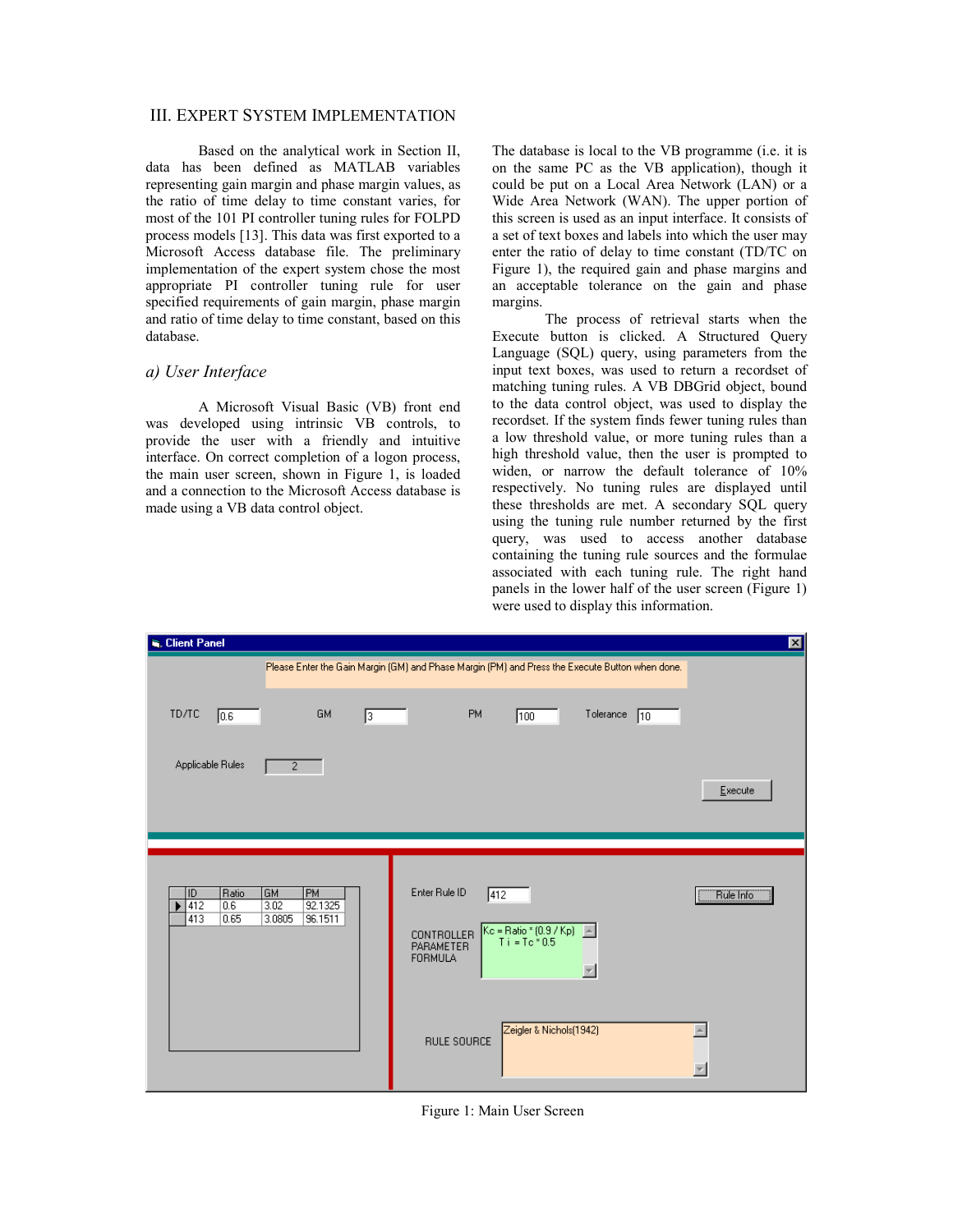#### *b) Estimation of Model Parameters*

Knowledge of the ratio of time delay to time constant is required for the user screen. Though process parameters may be known *a priori*, the functionality of the expert system for the average user would be increased if the expert system incorporated a system identification feature. Two methods were investigated: the well known two-point method [14], which is an open loop time domain method, and a closed loop frequency domain method.

#### *Open Loop Time Domain Identification*

Firstly, the step response of the process was obtained. For development work, the Bytronics process simulator was used. A programme (*IdcStp.mdl*) was developed in SIMULINK to obtain the step response, using HUMOSOFT to provide access to real-time data through a PC data acquisition board (Data Translation DT2811) into the SIMULINK environment. A MATLAB programme (*SysID.m*) was then written to process the step response data, and implement the twopoint method, to determine the three parameters of the FOLPD process model.

 The step response of the Bytronic model process, obtained using *IdcStp.mdl* is shown in Figure 2. The FOLPD parameters obtained (using *SysId.m*) were  $K_m = 1.05$ ,  $T_m = 2.03$  and  $\tau_{\rm m} = 1.18$  s.



**Figure 2: Data points taken: two-point method.** 

The simulated step response using the FOLPD parameters was compared to the actual step response of the process (Figure 3); the real plant response is shown as a continuous line, while the simulated step response is shown by  $+$ .



**Figure 3: Simulated/actual response: comparison** 

Good process modelling was achieved using this method; however, the open loop nature of the method is a restriction on its application.

#### *Closed Loop Frequency Domain Identification*

An approach was developed in the MATLAB/SIMULINK/HUMUSOFT environment to obtain open loop frequency domain information (in the form of a Nyquist plot) from data obtained in *closed loop* under PI control. From this data, the gain margin and phase margin was identified; alternatively, the process model parameters could be determined (O'Dwyer [15]).

There are two parts to the approach. The first part injects distinct and separate bursts of sinusoids to the *closed loop* PI controlled process, at frequencies from the lowest frequency to the highest frequency of interest. The process output, and the controller input signal, for each burst was captured and saved as a .*mat* file in MATLAB. The second part loads the saved .*mat* files for each frequency point in turn and processes the data to extract gain and phase information for that frequency point. The gain values were obtained using the ratio of the magnitudes of the process output to controller input signals, and the phase information was obtained from the time difference between the zero crossing points of the two signals. The gain and phase values obtained were stored in a MATLAB array. In the experimental work, ten frequency values were considered (from 0.2 rads/s to 2 rads/s, in steps of 0.2 rads/s); a Nyquist plot is drawn from the ten gain and phase values. Very good correspondence between experimental frequency responses and expected frequency responses were achieved using the method; more details will be provided at the conference.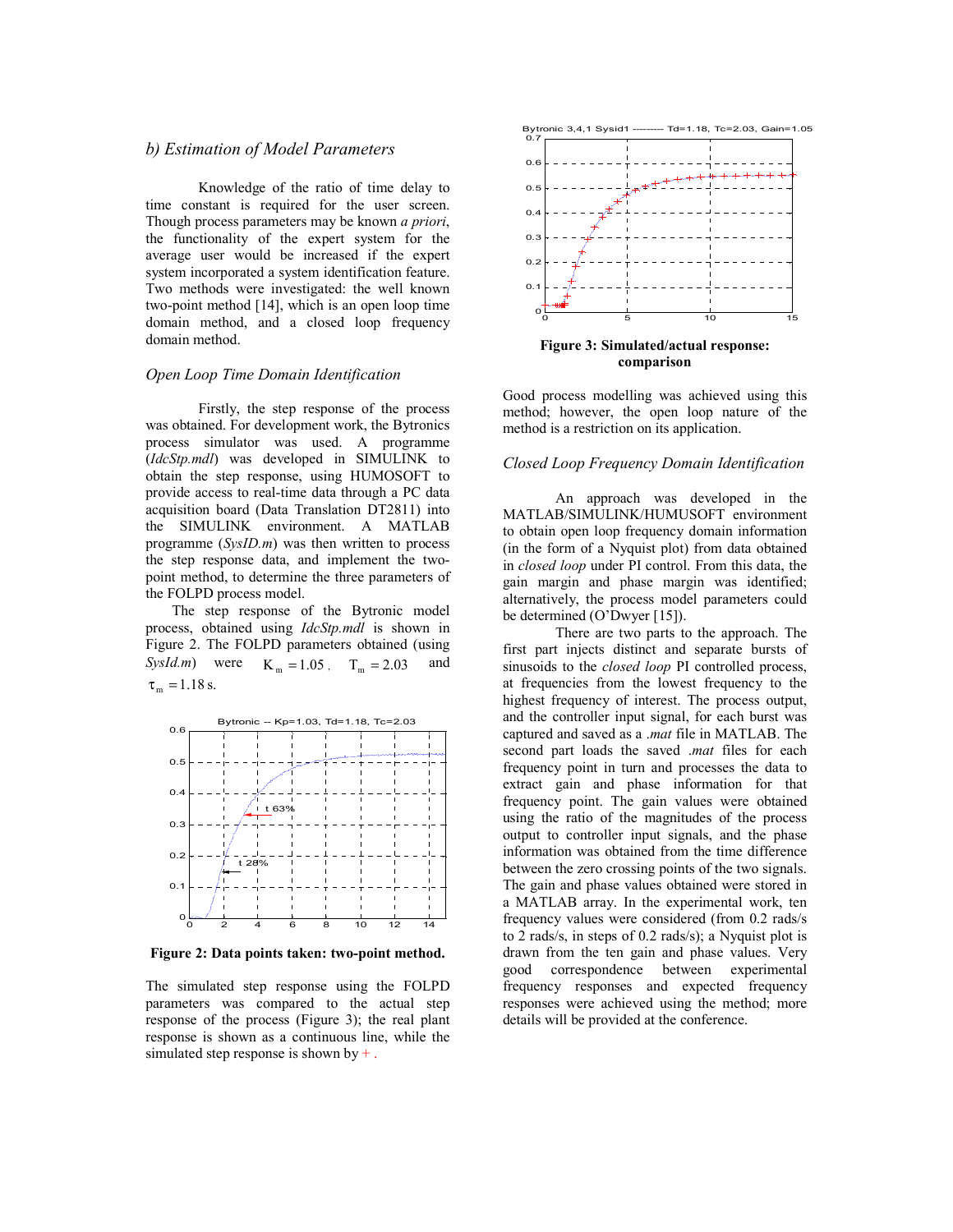The duration of each frequency burst in the first part of the approach was 200 seconds. This ensured that, at the lowest frequencies, five to six full cycles of data were obtained. It was important to allow initial transients to decay before processing began. Ten bursts of frequency were used for each system tested, and thus about forty minutes were required for each test. Part 2 of the approach involved processing the data obtained in Part 1, one burst at a time. This was quite a laborious and error prone task. For this reason, it was desirable to automate, as much as possible, the procedure for obtaining the frequency response. The approach was further developed, using MATLAB batch files, to allow a user to start Part 1, without further intervention. The programme to implement Part 1 then cycles through the frequencies and saves the corresponding outputs. On completion of Part 1, the user then initiates the automated processing of the data to obtain the Nyquist plot of the PI controlled plant.

Table 1 below shows a comparison of the gain and phase margins obtained for a number of tuning rules, when these parameters are obtained analytically (Section II), in simulation and from the experimental frequency response (using the Bytronics process simulator). The gain margin and phase margin are determined to the nearest frequency ordinate in simulation and implementation; thus, the lower and upper bounds of these quantities are shown.

The automation of the frequency response testing process would allow for a broader frequency range and a higher resolution Nyquist plot, without the time penalties, fatigue and the human error element of the manual method. The results show broad agreement between the analytical, the simulation and the implementation results.

| <b>Tuning Rule</b>     |              | Analytical | <b>Simulation</b> | Implementation  |
|------------------------|--------------|------------|-------------------|-----------------|
| Astrom and             | Gain margin  | 2.8        | $2.87 - 3.25$     | $2.95 - 3.3$    |
| Hagglund [16]          | Phase margin | 82         | $80.48 - 91.49$   | $80.2 - 92.3$   |
| Chien et al.           | Gain margin  | 3.01       | $3.04 - 3.44$     | $3.1 - 3.55$    |
| [17]; regulator        | Phase margin | 92         | $85.99 - 97.57$   | $84.84 - 95.15$ |
| Chien <i>et al.</i>    | Gain margin  | 4.7        | $4.36 - 5.07$     | $4.3 - 5.0$     |
| [17]; servo            | Phase margin | 76         | $67.18 - 79.57$   | $69.9 - 80.82$  |
| Hang <i>et al.</i> [9] | Gain margin  | 1.5        | $1.35 - 1.58$     | $1.32 - 1.62$   |
|                        | Phase margin | 30         | $21.78 - 36$      | $22.85 - 33.25$ |
| Hang <i>et al.</i> [9] | Gain margin  | 2          | $1.81 - 2.12$     | $1.87 - 2.22$   |
|                        | Phase margin | 45         | $36 - 49.34$      | $33.25 - 47.37$ |
| Hang <i>et al.</i> [9] | Gain margin  | 5          | $4.56 - 5.32$     | $4.63 - 5.32$   |
|                        | Phase margin | 72         | $62.6 - 76.24$    | $60.76 - 72.8$  |
| Murrill $[18]$         | Gain margin  | 1.68       | $1.47 - 1.71$     | $1.49 - 1.77$   |
|                        | Phase margin | 42         | $25.22 - 38.75$   | $25.71 - 40.13$ |
| St. Clair $[19]$       | Gain margin  | 4.73       | $4.23 - 4.93$     | $4.1 - 4.74$    |
|                        | Phase margin | 71         | $62.83 - 76.36$   | $60.76 - 71.66$ |
| Ziegler and            | Gain margin  | 2          | $2.01 - 2.28$     | $2.3 - 2.6$     |
| Nichols [6]            | Phase margin | 63         | $49.76 - 65.85$   | $64.3 - 80.2$   |

**Table 1: Comparison of gain and phase margins obtained.** 

#### IV.CONCLUSIONS

Elements of an expert system approach for the PI controller design of a delayed process have been discussed. The database of gain margin and phase margin values for a wide range of tuning rules to compensate a FOLPD process model, as the ratio of time delay to time constant varies, has been set up and a client interface designed. In addition, two approaches to identify the process model parameters have been validated. The further integration of these elements is possible; for example, the process model parameters identified may be input directly to the expert system, so that the user could see, but not

modify these parameters. The extension of the approach to the PID controller environment is a topic for future work.